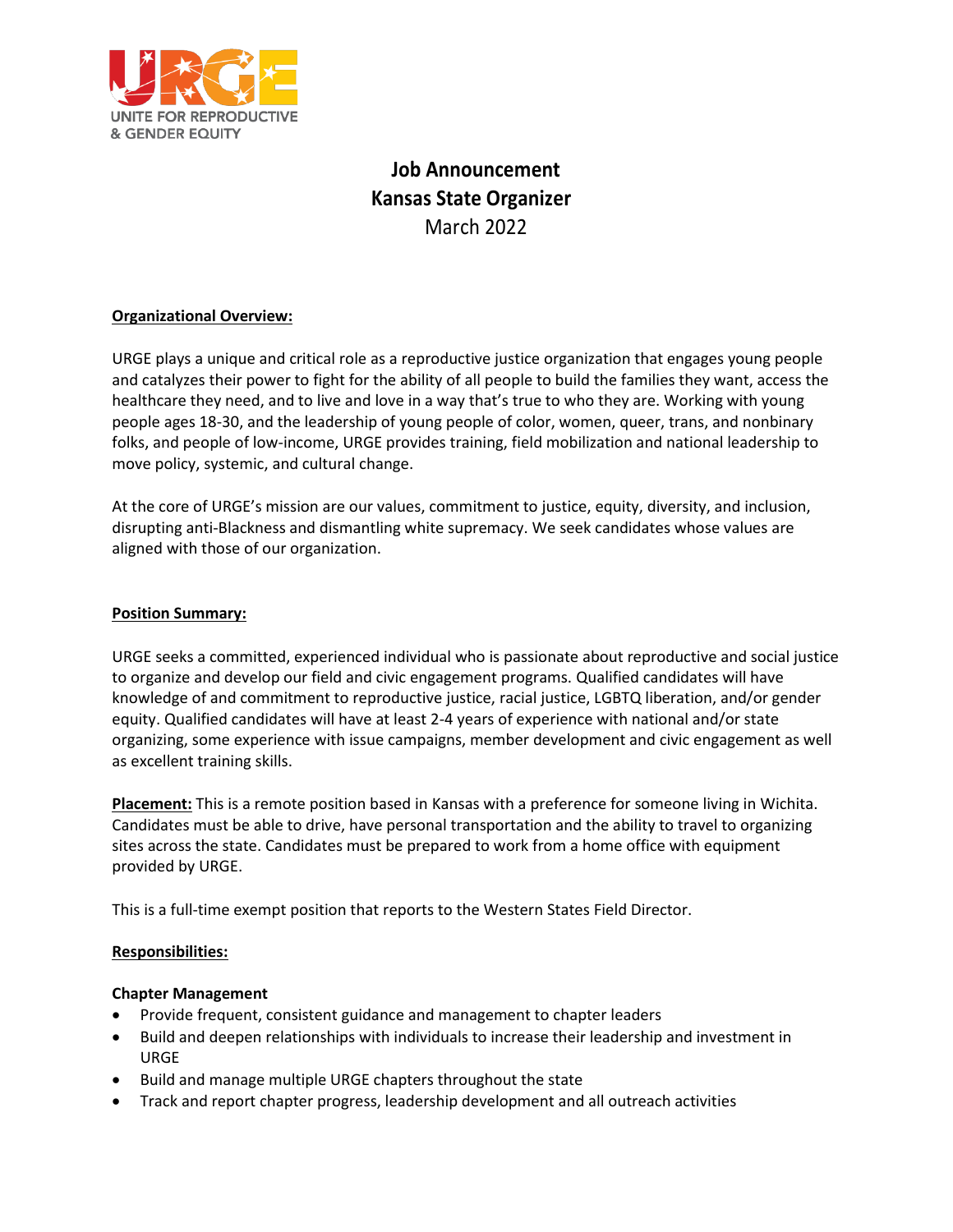- Represent URGE at campus and community events and at local, state, and national conferences
- Collaborate and engage with URGE staff on internal educational resource building for chapters
- Coordinate & manage chapter grant applications, activities and projects

## **Facilitation**

- Develop subject-specific programming including but not limited to agendas, meeting notes, workplans and simple budgets
- Skillfully facilitate both virtual and in-person workshops with various sized groups, that include both membership and staff
- Move groups smoothly through hours or days of programming
- Articulate and teach reproductive justice values-based programming
- Modulate trainings for audiences of varying levels of experience and education

# **Base Building and Outreach**

- Continuously outreach to communities to recruit new URGE membership
- Maintain relationships with URGE Alumni
- Recruit attendees to numerous URGE events throughout the year
- Cultivate knowledge of tools and technologies to increase constituent engagement
- Move event attendees into deeper engagement via URGE's leadership ladder
- Build an URGE base of supporters through social media and other digital tools
- Analyze performance of online engagement and communications with digital outreach
- Continually update and create digital content on social media or other digital tools
- Move graduating chapter members into Community Activation Networks or Alumni Network

# **Chapter Campaigns**

- Identify regional, local, state and campus issues and develop campaign strategies
- Identify, build, train and develop a diverse base of young leaders and activists to create, run local, state, and national reproductive justice campaigns
- Inspire grassroots activism for the purpose of building active, visible local support for sexual health, reproductive rights, and gender justice
- Work with URGE staff to plan, develop, and implement training
- Facilitate campaign meetings and strategy sessions with URGE members and coalitional partners
- Provide technical assistance, training, materials, and resources to members and chapters

## **Other duties as assigned**

## **Qualifications:**

- Strong commitment to URGE's mission and values
	- $\circ$  Support reproductive freedom and promoting youth activism and leadership
	- $\circ$  Commitment to reproductive and gender justice, abortion access for all, queer and trans liberation, building young people's political power, and dismantling white supremacy
	- o Commitment to co-creating a work environment that is just, equitable, and inclusive to all, including Black, Indigenous, and other people of color, LGBTQIA+ people, women, and people with disabilities
- **At least 2-4 years of experience** with national and/or state organizing, some experience with issue